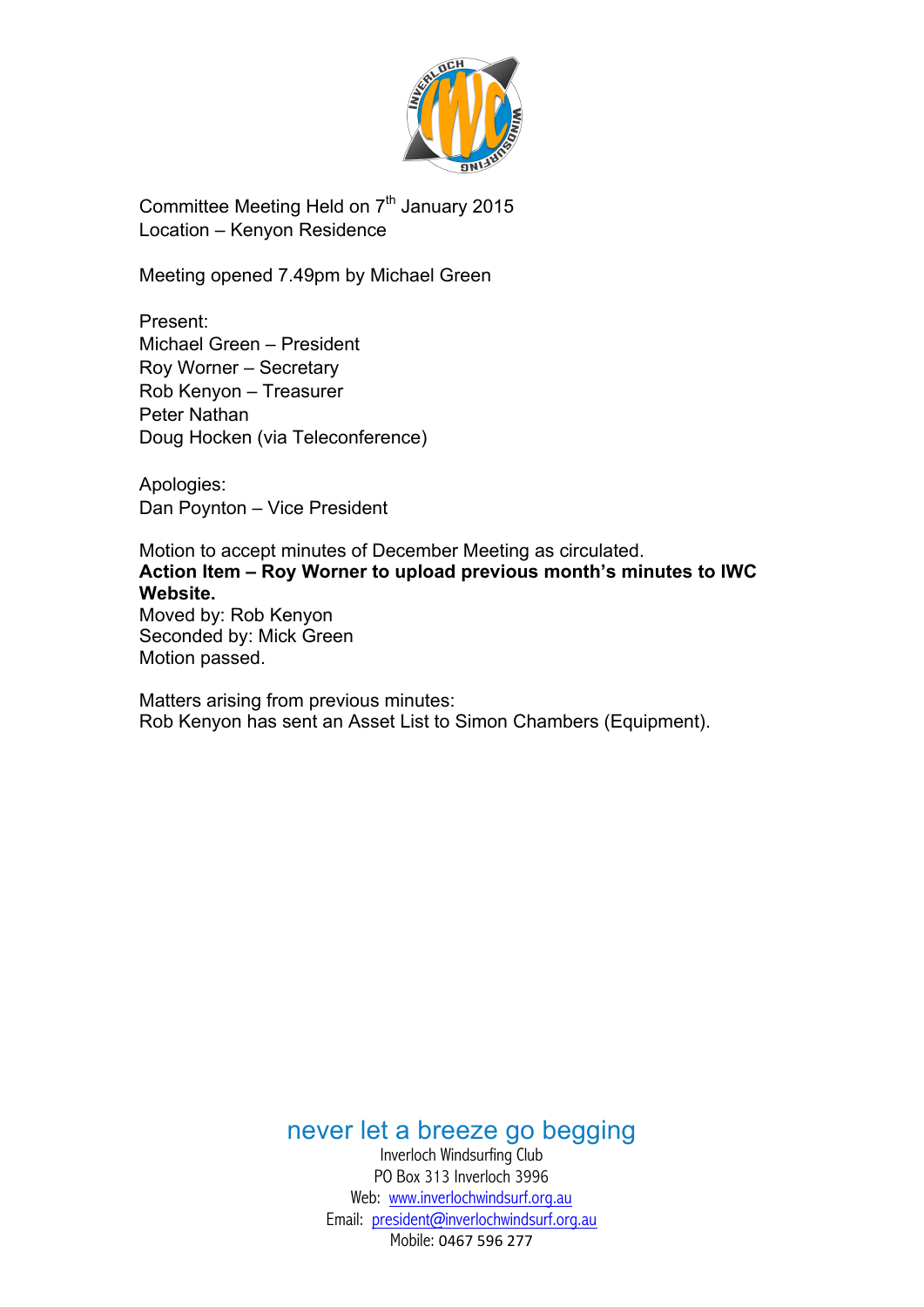

## Correspondence:

#### Correspondence in:

| 11/12/14 | Josh Buxton                        | Doug Hocken          | Withdrawal from inTuition                                 |  |
|----------|------------------------------------|----------------------|-----------------------------------------------------------|--|
|          | 11/12/14 Mick Green                | <b>IWC Committee</b> | Email Account Setups & Web Stats                          |  |
| 12/12/14 | Craig Hollins                      | Doug Hocken          | Speed Sailing Comp (Seabreeze Post / Msg) UK              |  |
| 15/12/14 | Max Wells                          | Doug Hocken          | Surfing Vic Weekend                                       |  |
| 16/12/14 | Ravinder Mansfield<br>(Bass Coast) | Mick Green           | Application Form for briefing with Bass Coast Councillors |  |
| 19/12/14 | De Fraser                          | <b>Roy Worner</b>    | New Member Sign Up & Demo Hire                            |  |
| 22/12/14 | De Fraser                          | Roy Worner           | New Member Sign Up & Demo Hire                            |  |
| 23/12/14 | Sam Watson (YV)                    | Roy Worner           | Christmas Msq                                             |  |
| 30/12/14 | De Fraser                          | Roy Worner           | New Member Sign Up & Demo Hire                            |  |
| 3/1/15   | SHQ                                | Doug Hocken          | <b>IWC Discover Sailing Weekend</b>                       |  |
| 6/1/15   | Andy MacLean                       | <b>Roy Worner</b>    | Query on Come Try Weekend                                 |  |

### Correspondence out:

| Mick Green<br>10/12/14             | <b>IWC Members</b>          | The Lucky Gust Ed4                  |  |
|------------------------------------|-----------------------------|-------------------------------------|--|
| Doug Hocken                        | SHQ                         | Discover Windsurfing SHQ 10/11/ Jan |  |
| Doug Hocken<br>13/12/14            | SHQ                         | RS One Condition & Repairs          |  |
| Doug Hocken<br>13/12/14            | Core Boardsports            | Core SUP Weekend / Guy Cribb        |  |
| Doug Hocken                        | Max Wells CEO Surfing Vic   | Surfing Vic Weekend                 |  |
| Mick Green<br>21/12/14             | <b>IWC Members</b>          | The Lucky Gust - Lite               |  |
| Doug Hocken<br>22/12/14            | inTuition 2015 Participants | Clinic Update & Request for Deposit |  |
| Roy Worner<br>22/12/14             | De Fraser                   | New Member Sign Up & Demo Hire      |  |
| Roy Worner<br>23/12/14             | De Fraser                   | New Member Sign Up & Demo Hire      |  |
| Doug Hocken<br>30/12/14            | David Howe                  | inTuition Clinic request            |  |
| Doug Hocken<br>30/12/14            | <b>Hakan Celik</b>          | inTuition Clinic request            |  |
| Doug Hocken<br>30/12/14            | <b>Tim Holmes</b>           | inTuition Clinic request            |  |
| Doug Hocken<br>31/12/14            | Mick Fenelon                | inTuition Clinic request            |  |
| Doug Hocken<br>2/1/15              | SHQ                         | <b>IWC Discover Sailing Weekend</b> |  |
| 4/1/15<br>Doug Hocken              | Jennifer Lissaman           | inTuition Clinic request            |  |
| Roy Worner<br>6/1/15               | Andy MacLean                | Query on Come Try Weekend           |  |
| Doug Hocken<br><b>Clive Bishop</b> |                             | Speed Sailing Management            |  |
|                                    |                             |                                     |  |

Media:

modia.<br>Press Release: South Gippsland Sentinal Times Tuesday 30<sup>th</sup> December 2014 'Discover windsurfing at Andersons Inlet'.

# never let a breeze go begging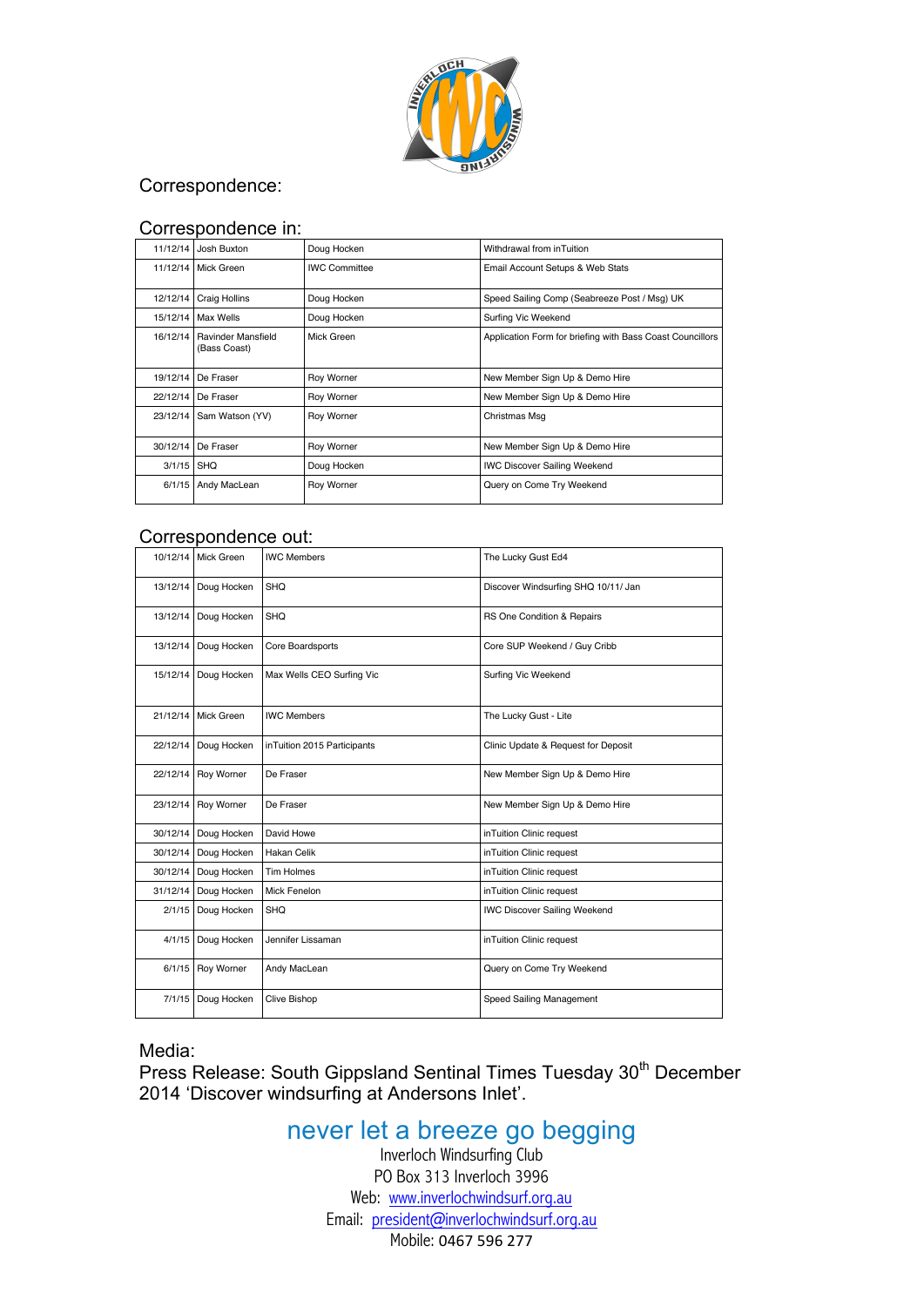

Motion to accept Correspondence & Media as tabled. Moved by: Mick Green Seconded by: Peter Nathan Motion passed.

Reports:

Presidents Report – Hold over to General Business. Web Hit Figures:



Vice-Presidents Report – Apologies.

Treasurers Report – Rob Kenyon. Not much activity in the last few weeks, one reimbursement for a damaged RS: One sail repair. Still awaiting request from Simon Chambers for PFD reimbursement.

# never let a breeze go begging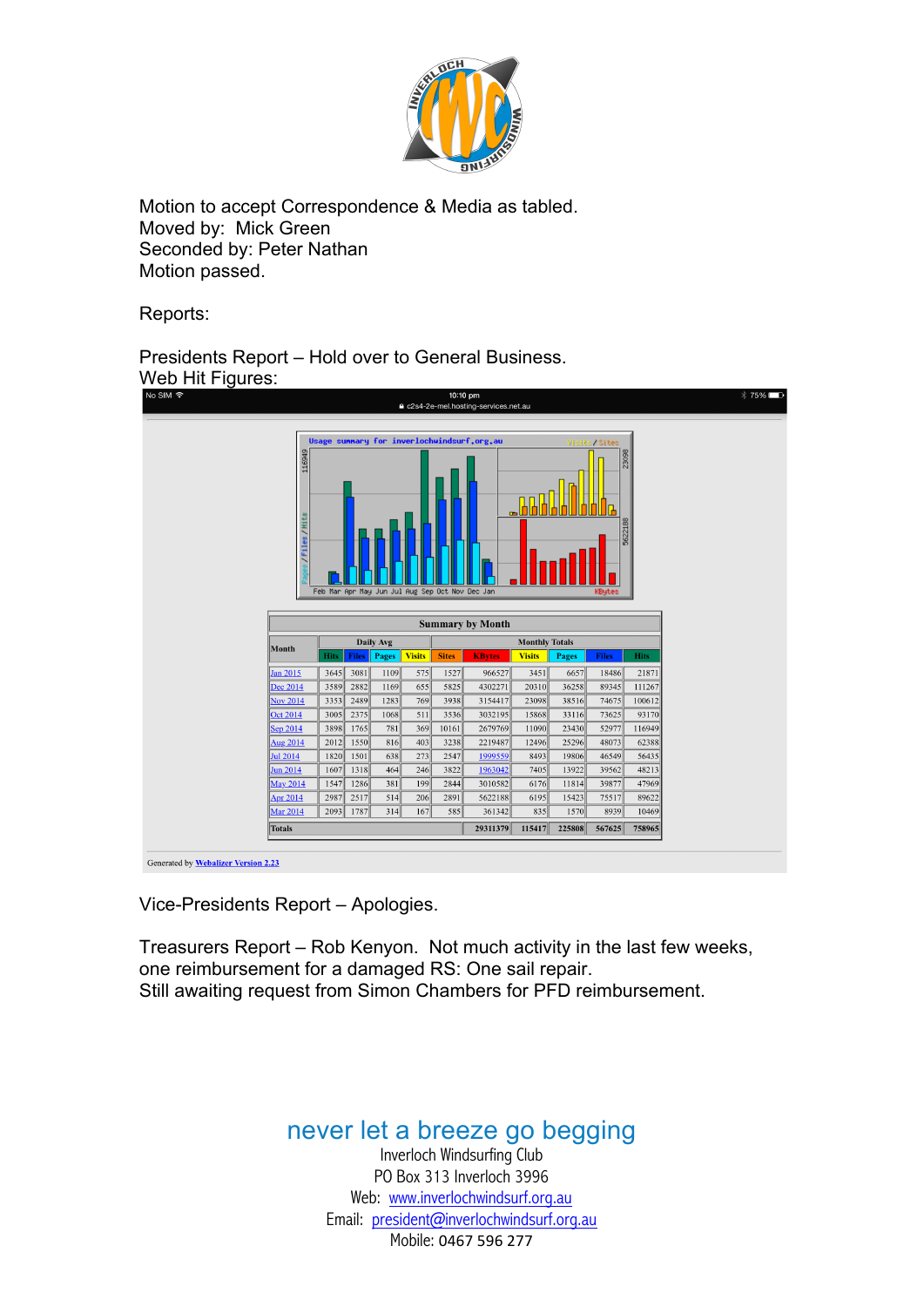

**Account History - Results** 

|                   |                                                                                |             | Most Recent First ▼<br>Sorted:                |                |  |
|-------------------|--------------------------------------------------------------------------------|-------------|-----------------------------------------------|----------------|--|
|                   | Account: 143090116 - Statement Account - (1601)<br>Period: All days this month |             | <b>Current Balance:</b><br>Available Balance: |                |  |
| Date              | <b>Description</b>                                                             | Withdrawals | <b>Deposits</b>                               | <b>Balance</b> |  |
| $03 - Dec - 2014$ | 0085212634ROBERT KEN:<br><b>PAY ANYONE:</b><br>CBA10026207 CONS AFF PAYMENT    | \$53.00     |                                               | \$1,784.50     |  |
| 03-Dec-2014       | 0085212118YACHTING V:<br><b>PAY ANYONE:</b><br>ANZ311420707INVERLOCH WINDSURF  | \$360.00    |                                               | \$1,837.50     |  |
| 26-Nov-2014       | <b>E-BANKING SECURITY TOKEN</b>                                                | \$20.00     |                                               | \$2,197.50     |  |
| 26-Nov-2014       | <b>DEPOSIT - CASH</b>                                                          |             | \$82.50                                       | \$2,217.50     |  |

Disclosure documents | Privacy Policy<br>For personal assistance call 1300 BENDIGO (1300 236 344)<br>Copyright © 2014, Bendigo and Adelaide Bank Limited<br>AFSL / Australian Credit Licence 237879

Membership – Last few weeks has seen quite a few signups. Will shortly be updating the YV records to reflect accurate Date of Births etc.

The shortcomings of the Fox Pulse system continues to restrict our use of the system. We are unable to lodge and report on, training sessions, qualifications WWC checks etc.

Discussion took place regarding how we can manage our asset information (ie Club Member details), this may also be affecting our communications with our member base.

### **\*\*ACTION ITEM – Mick Green has asked that we immediately look at our Sign Up process via Website. Mick Green / Roy Worner / Rob Kenyon also to review if CPanel has an SQL option.**

### Training Report – Roy Worner

Roy commented on the progress of recent learning sessions, with the provision of beginner lessons for new member signups. This seems to be having a positive impact on not only the attendees, but also our new member signups.

Roy also spoke about working towards finalizing our Instructor qualifications, once we have accurate records of not only our Instructor's, but of our students. This will also assist in identifying a pathway for structured learning and keeping students working through the RYA modules.

Mick Green provided further comments on the approach of slowing the learning down, which has created better learning for new students.

## never let a breeze go begging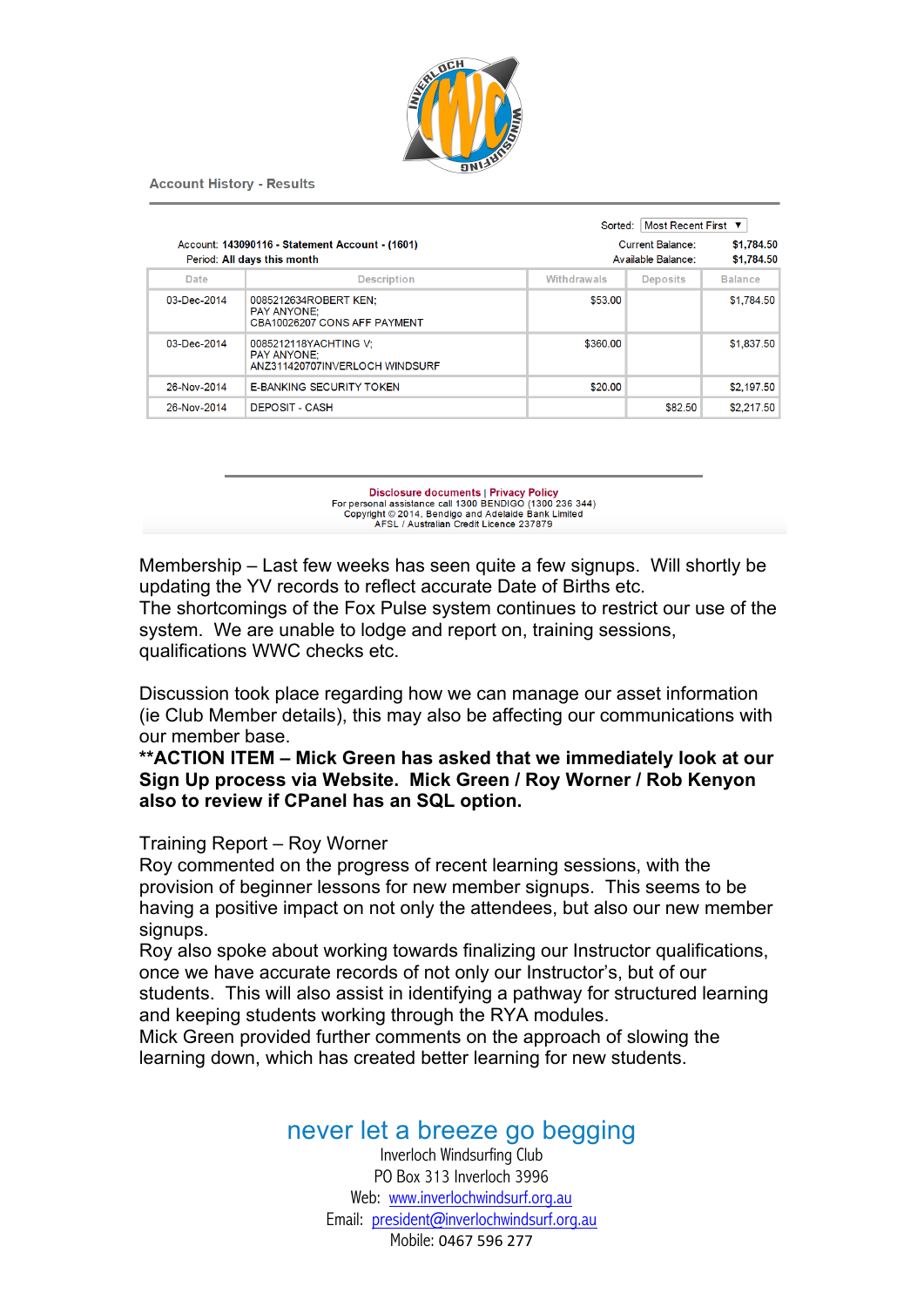

Motion to accept Reports as presented. Moved by: Mick Green Seconded by: Doug Hocken Motion passed.

General Business:

Doug Hocken: Craig Hollins has advised that he has the BBQ and Gas Bottle, will be delivered for the weekend event.

Mick Green – A recent email from Mick outlined the Web Hit Stats, and it will be interesting to review the web hit numbers, given there has been little content generated whilst we are concentrating on current events. Web Site Refresh – As we are in the New Year, probably a good time to review traffic on a 'page by page' basis, with a view to also giving a new 'theme'. We may also need to amend our Facebook from a Page to a Group, to better assist in integrating with our web content and feed out to members.

Mick Green – Bald Hills Wind Farm 'Call for Community Fund Panel' – a recent newsletter from the Wind Farm, requesting submissions of interest for involvement in a Community Fund Panel. Mick Green commented that this is the 'one chance' we could have at a large funding boost. We need to also consider our position – do we become part of the Panel, or seek funding? Mick challenged all members to consider the big picture, and for the next meeting to provide ideas.

Mick Green – By the 18<sup>th</sup> of January 2015 we have to submit a single page request for the meeting with the Bass Coast Councillors (Mick to provide this request to Council). This is to outline who we are, what we are doing and to work with Bass Coast Council in terms of our and their, strategic plans. Mick also presented the recent idea of 'We are Inverloch Windsurf Club', promotional photo / video content. A shortlist of names that best represent the cross section of our membership base, showcasing a mixture of gender, geographic location etc.

Mick Green – A recent conversation with Pete Johnston, has offered a Healthy Eating options education course. This will work well with our Good Sports Club accrediation. Pete to provide an initial scope, and we can chat further with Pete at upcoming events.

Roy Worner outlined recent Elwood Bic Techno Friendly Championship, met with Max Woijcik (RS:X Australia Coach),

Roy Worner to contact Steve Walker to see if YV has an idea if the Victorian Bic Techno boards are available.

# never let a breeze go begging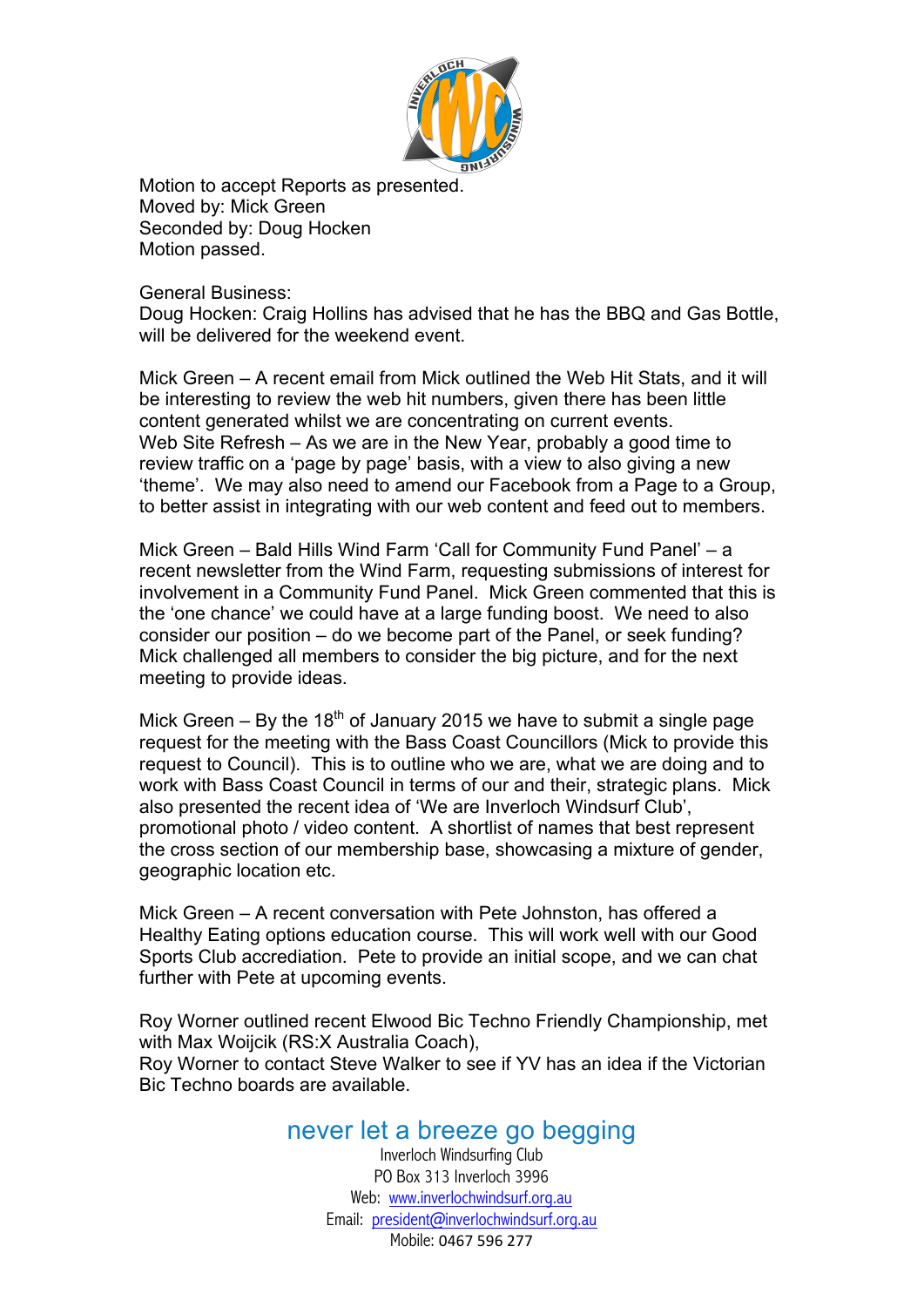

Doug Hocken – 14 signups for the upcoming inTuition course. There are a few people looking for share accommodation. Including one person who has aligned a holiday from UK to attend the course. Doug is also still looking for 'Thursday night entertainment'.

Doug Hocken – CEO Steve Walker may attend the Discover Sailing (Come Try Weekend), may attend on Sunday afternoon.

Doug Hocken – Speed Sailing Management UK; Are looking at running events in Australia. Initial contact from Craig Hollins to this group, has suggested that we are in the process of working with Biorn Dunkerbeck, although we are open to scheduling other events. We are awaiting to hear back from both Speed Sailing Management and Bjorn Dunkerbeck to keep matters progressing.

Doug Hocken – Will continue to follow-up SHQ in regards to the RS:One's upkeep, condition and maintenance, as we are yet to hear from them.

Doug Hocken – Requested committee's direction in regards to recent request from Jonathon Bouillir regarding lessons etc.

Peter Nathan – Questioned if the Freerace event is going to be held on  $18<sup>th</sup>$ January 2015? Mick Green commented that this has a scheduling conflict with the Breakwater to Beacon event. Mick also reiterated the importance of ensuring we have our flagship events, and that we run them well. We will still run our 'social' events as well, in between our other main events.

Mick Green – Come Try Day; The estimated forecast is for up to 17mm rain over Friday / Saturday. We may also need to consider a Red / Green light, this was communicated to members via Lucky Gust. At this stage we will run the vent, however we will need to consider making a decision by Thursday (to use the 48 hour model). Mick also suggested we approach The Angling Club to see if we can use the room as an overflow (for wet weather consideration / lunch, however given the possibility of low attendee numbers, perhaps we should just use the IWC marquee.

At this stage the event is scheduled for 10am-4pm. Set up is from 9am, with a view to have boards etc off the water by 3pm.

A fundraising tin(s) will also be available for social attendee's.

Sign on sheets (incorporating Waivers) will be available.

We also need to print out some membership forms, for potential use on the day.

## never let a breeze go begging